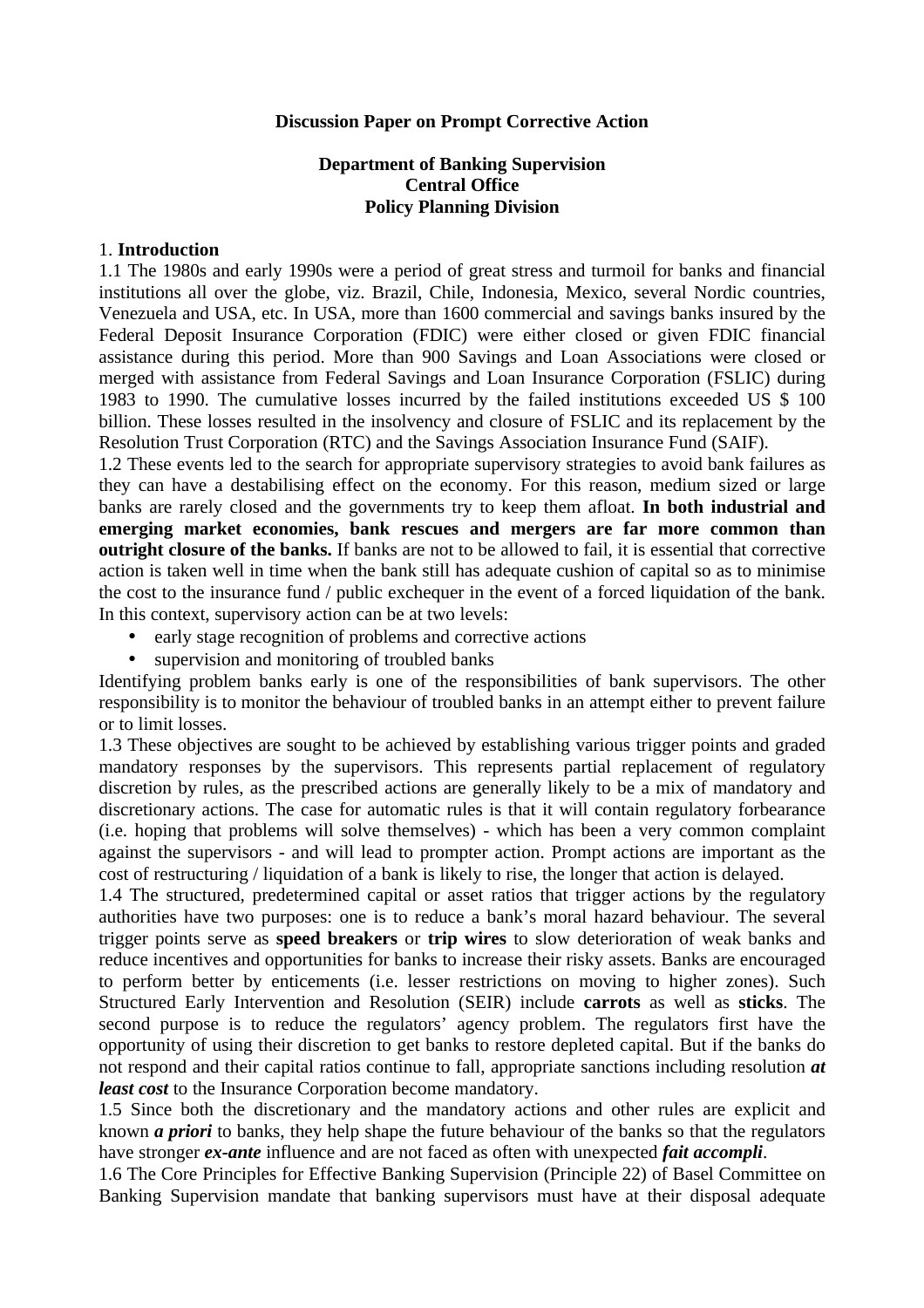supervisory measures, backed by legal sanctions, to bring about timely corrective action when banks fail to meet prudential requirements (such as minimum capital adequacy ratios), when there are regulatory violations or where their depositors are threatened in any other way. In extreme circumstances, this should include the ability to revoke the banking licence or recommend its revocation. The penal actions range from restricting the current activities of the bank, withholding approval of new activities or acquisitions, restricting or suspending payment to shareholders, restricting asset transfers, restrictions on discretionary powers of managers, directors or controlling owners, arranging a take-over by or merger with healthier institutions.

1.7 The Financial Stability Assessment Programme (FSAP), jointly made by International Monetary Fund and the World Bank team on India's compliance with the Basel Committee's Core Principles highlighted that lack of explicit rules mitigating against supervisory forbearance is a major weakness and that the time limit set by the Reserve Bank for taking remedial measures are too long.

#### 2. **Prompt Corrective Action Framework in other countries**

2.1 The best-known example of such a regime is in USA. Federal Deposit Insurance Corporation Improvement Act (FDICIA) was passed in 1991 to limit regulatory forbearance by requiring (i) a more timely closure of failing institutions and (ii) early intervention in problem banks. These are known as **Prompt Corrective Action (PCA)**. The FDIC Improvement Act, 1991, requires each appropriate federal banking agency to take prompt corrective action to resolve the problems of insured depository institutions at the least possible long-term loss to the deposit insurance fund. PCA is a framework of supervisory actions for insured depository institutions that are not adequately capitalised. For this purpose, banks are placed in one of the five zones (i.e. Well Capitalised, Adequately Capitalised, Undercapitalised, Significantly Undercapitalised and Critically Undercapitalised) based on three capital ratios (CRAR, Tier I to Risk Weighted Assets and Tier I to Total Assets). Every Zone, other than the Well Capitalised Zone, has a set of mandatory and discretionary provisions with increasing severity. The basic structure of the scheme is given in Annexure I. The prescribed actions include establishing a capital restoration plan, restrictions on deposit taking, interest payable on deposits, new activities, acquisitions, officers' pay, asset growth, payment of dividends, and management fees, etc. Banks, which are critically undercapitalised for a prescribed period, face closure.

2.2 In the US, the FDIC is required to compute and document the costs of resolving a troubled institution in alternative ways and justify its option used as *the least cost one.* However, an exemption from least cost resolution is provided for banks that regulators judge as *too-big-to-fail* and where not protecting their uninsured depositors or creditors from loss would have serious adverse effects on economic conditions or financial stability. The Act prescribes a stringent methodology for exercise of such discretion. It requires a determination of threat of **systemic risk** by the Secretary of Treasury upon the written recommendation of two thirds of FDIC Board of Directors and the Board of Governors of the Federal Reserve System and after consultation with the President.

2.3 USA was not the only country to experience serious banking problems in recent years. A study by the IMF reported that over 130 of the 181 member countries reported banking crises since 1980*.* Banks' regulatory system, as a consequence, came under intense scrutiny, and fundamental questions were raised about its effectiveness in anticipating and limiting the number of bank failures and losses to the deposit insurance fund. Consequently, a system of PCA regime operates in many other countries too, designed to address the problems developing in banking system in a prompt manner. Rules based on compulsory quantitative triggers (in relation to capital levels) for action by supervisors patterned on the rules set in the FDIC Improvement Act, 1991 have been devised in some industrial economies and in a number of emerging market economies (e.g. Korea, Argentina, Chile, Colombia, Czech Republic, Hong Kong). Some of the countries have rule-based system to initiate actions against banks which, apart from non compliance of CRAR, are unable to meet the obligations, doing business detrimental to the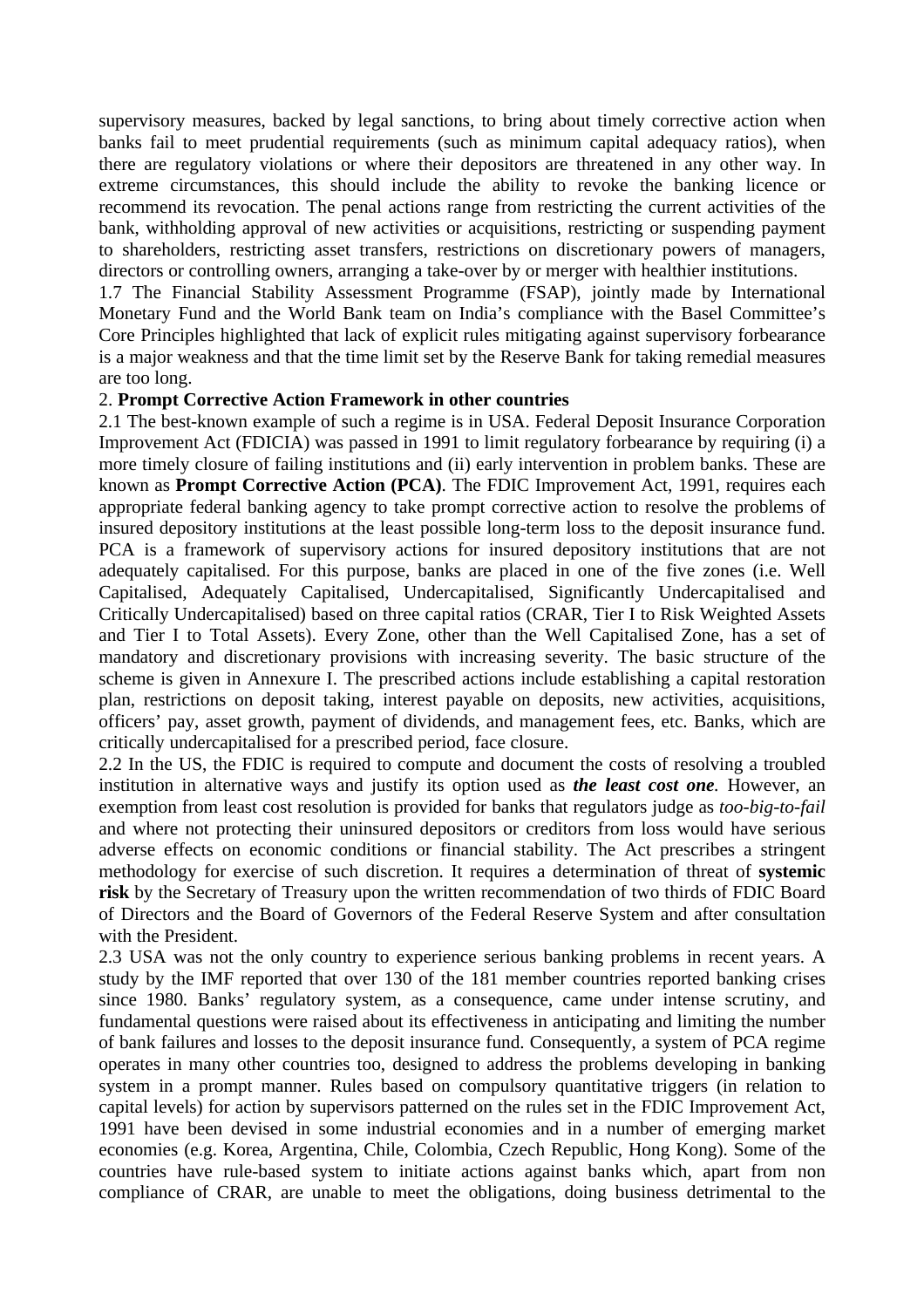interests of depositors or creditors, which suffer from illiquidity, insolvency, large losses, serious violation of laws and regulations, imminent loss, etc. (e.g. Singapore, Brazil, Mexico, Peru, Hungary, Poland and Saudi Arabia). A summary of such regimes is given in Annexure II.

2.4 The financial crisis that began in Asia has once again brought the importance of the PCA to the fore. The crisis clearly demonstrated the importance of robust and efficient domestic financial systems. Weak banking systems and poorly developed capital markets contributed to misallocation of resources that led to the crisis. Key to the strengthening of domestic financial system is the implementation of sound practices for regulation, supervision, settlement, and accounting and disclosure standards. The implementation of sound practices depends on incentives to do so. These can be in the form of market-based incentives, either alone or in combination with official or regulatory incentives. These have been emphasised in the Report of the **Working Group on Strengthening Financial Systems** *(of BIS / IMF / OECD / World Bank)*. The Working Group recommends adopting, implementing and enforcing a method of *structured early intervention in the banking sector* which includes a well considered set of mechanisms to ensure a consistent, timely and graduated response by supervisors.

### 3. **Existing Framework for Supervisory Action**

3.1 Under the powers conferred under RBI Act, 1934 and Banking Regulation Act, 1949, Reserve Bank has been taking bank-specific supervisory corrective actions where the financial position warrants such measures. These included directing banks to submit quarterly Monitorable Action Plans and progress reports on various targets set by the Reserve Bank, such as augmentation of capital, improvement in profitability, reduction of NPAs, reconciliation of entries in inter-branch, inter-bank and nostro accounts, review / renewal of borrowal accounts, etc. In extreme cases, Reserve Bank had also put caps on credit-deposit ratio, restrictions on payment of dividend, call money borrowings and refinancing with high cost deposits including Certificate of Deposit, ban on recruitment and opening of branches, etc. Where the financial position so warrants, Reserve Bank effects changes in the management of banks by removal of the Chief Executive Officer or Directors of the Board. In addition, RBI appoints additional Directors / Observers to oversee the functioning of the bank so as to prevent the affairs of the bank being conducted in a manner detrimental to the interest of present or future depositors. RBI also exercises powers in extreme cases to place banks under moratorium or initiate winding up proceedings.

3.2 Though there are explicit provisions (Sections 35A, 36AA, 36AB, 37, 46 to 48 of Banking Regulations Act, 1949) empowering Reserve Bank to initiate appropriate corrective actions against banks which are showing signs of distress, these are not properly structured and no time limit is set for response to such actions in the case of definite weaknesses in banks. It is, therefore, necessary that we should evolve rule-based corrective actions, which are transparent for addressing early warning signals.

#### 4. **Proposed Prompt Corrective Action**

4.1 In the light of the discussions above, there is a need to put in place a rule-based PCA regime in India too, as a part of our commitment to adopt the international best practices and comply fully with the Core Principles.

4.2 The PCA or the rule-based framework prevalent in USA and other countries focuses on the need to prevent insolvency of banks by taking corrective actions well in time. It is, however, considered desirable to build a broader PCA regime in India so as to delineate rule-based actions not only for shortfall in capital but also for other indicators of deficiency so that a seamless paradigm for corrective actions can be put in place for major deficiencies in banks' functioning.

4.3 Accordingly, a schedule of corrective actions has been worked out based on three parameters i.e. **CRAR**, **Net NPAs** and **Return on Assets (RoA)** which represent the three important parameters, viz. capital adequacy, asset quality and profitability. Certain trigger points have been determined for the PCA framework under the three parameters taking into the practicability of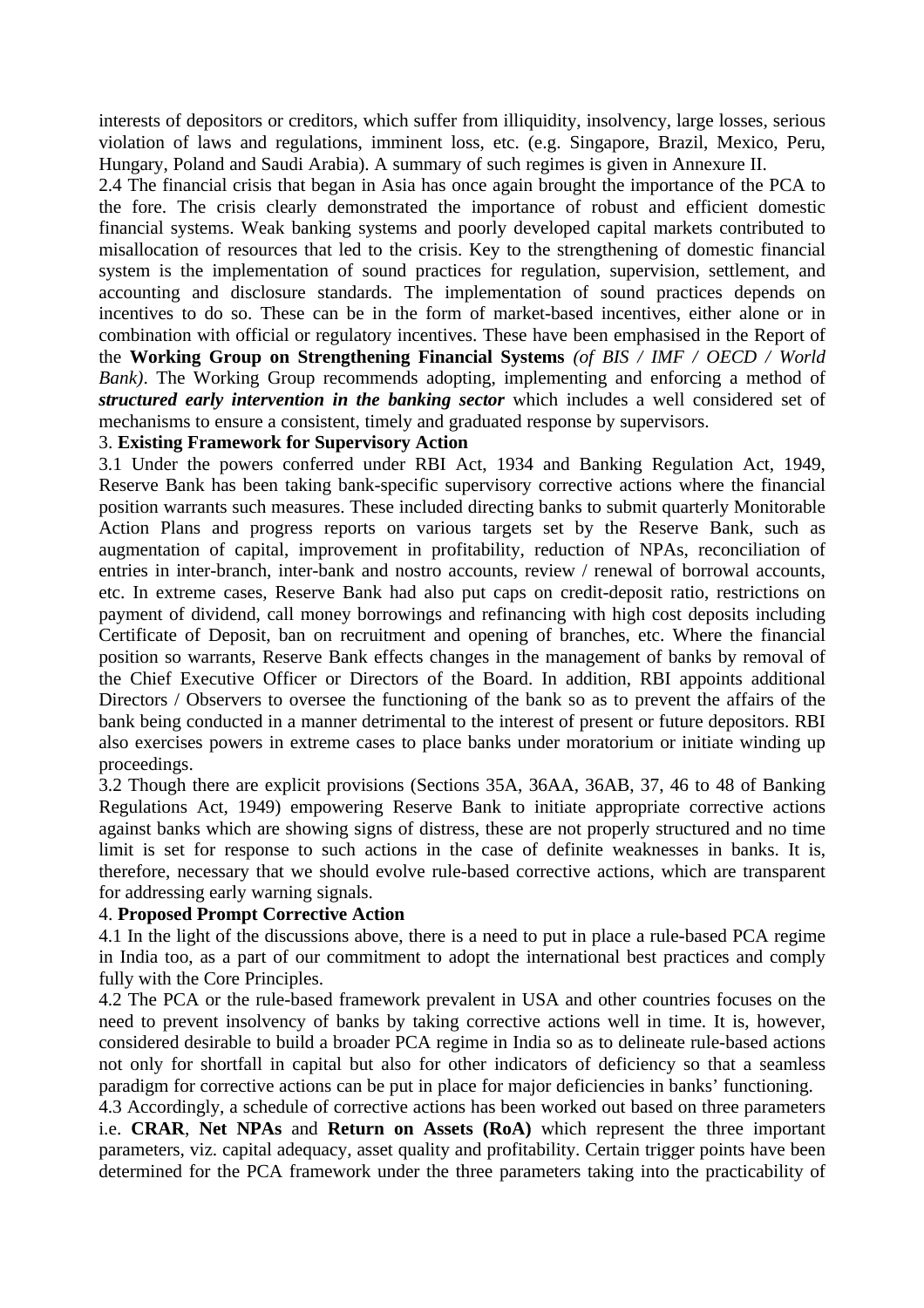implementation of certain measures in the Indian context. These have also been discussed with select banks. The modified proposals taking into account bankers' views are given below:

#### 5. **Framework for PCA**

5.1 Trigger points have been set up under all the three parameters, i.e. **CRAR, Net NPAs** and **Return on Assets (RoA)**. Composite Rating, being the supervisor's assessment of the overall condition of a bank, has not been taken as a trigger point. Composite Rating is a combined assessment based on the rating given on each component of CAMELS, viz. capital adequacy, asset quality, management, earnings, liquidity and systems and controls. Presently, supervisory ratings and actions taken based on such ratings are not made public. The triggers based on CRAR, Net NPAs and ROA take care of a bank's performance in three critical areas which are quantifiable and forming integral part of the rating framework.

5.2 For every trigger point a set of mandatory and discretionary PCAs have been laid down. The PCAs are designed to pre-empt any deterioration in the soundness of banks. Any actions, without duly recognising the diverse profile and factors contributing to the problems in banks, however, may not achieve the desired effect. The PCA should, therefore, encompass certain actions, which should bring immediate improvements, while some action points would be initiated in alignment with the severity of the problem. Thus, a set of **Mandatory** and **Discretionary** action points, in conformity with the magnitude of problems should be in place to bring about improvement in the functioning of banks. The rationale for classifying the rule based action points into **Mandatory** and **Discretionary** is that some of the actions are essential to restore the financial health of banks while other actions will be taken at the discretion of RBI depending upon the profile of each bank. In cases where banks do not show improvement, despite taking mandatory actions, some of the discretionary actions will get converted into mandatory actions. **However, in exceptional cases, RBI will have the right to waive mandatory provisions.**

5.3 The total PCA framework for a bank will have to be determined by aggregating the PCAs under the various parameters.

5.4 While there are mandatory provisions proposed for the liquidation / merger of banks under certain conditions, discretion would still be with RBI in enforcing liquidation where such a step can cause systemic problems. However, a rigorous methodology for such discretionary treatment will be put in place.

5.5 The Basel Committee proposes the existing regulatory capital requirement as minima and that banks should hold capital in excess of the minima on the basis of risk profile, track record in risk management, experience and quality of personnel, nature of the market, etc. In the UK, Financial Services Authority (FSA) prescribes different minimum capital ratios (**Triggers**) for different banks. The **'Trigger'** ratio is considered sacrosanct. Banks must meet their trigger ratios at all times and a breach of this is considered a serious violation which has the effect of putting the banks' customers at unacceptable risk. In order to avoid such a situation, FSA expects the banks to maintain capital at a level higher than the trigger ratio, which is the **'Target'** ratio. The **target ratio is normally ½% to 1% above the trigger ratio** and acts as a regulatory buffer. The banks are expected to inform FSA if the capital falls below either the target or trigger ratio at any time. The expectation is that the capital will normally be above the target ratio, and if it falls to the target level, then corrective action can be initiated in time to prevent breach of the trigger. Thus in UK, the target ratio acts as a proxy for the regulatory minimum capital requirement.

5.6 However, in India, banks are presently required to maintain 9% CRAR as the regulatory minimum capital. Bank-specific capital adequacy requirements have not yet been prescribed. Under the circumstances, trigger points for initiating prompt corrective actions have been proposed when banks' CRAR falls below the regulatory minimum. While a marginal slip-back in the prescribed CRAR could be the first trigger point of supervisory action, further erosion, in the bands of 3% each in CRAR, could be the trigger points for subsequent stages. The trigger points based on capital adequacy requirements will be suitably modified when RBI adopts the proposal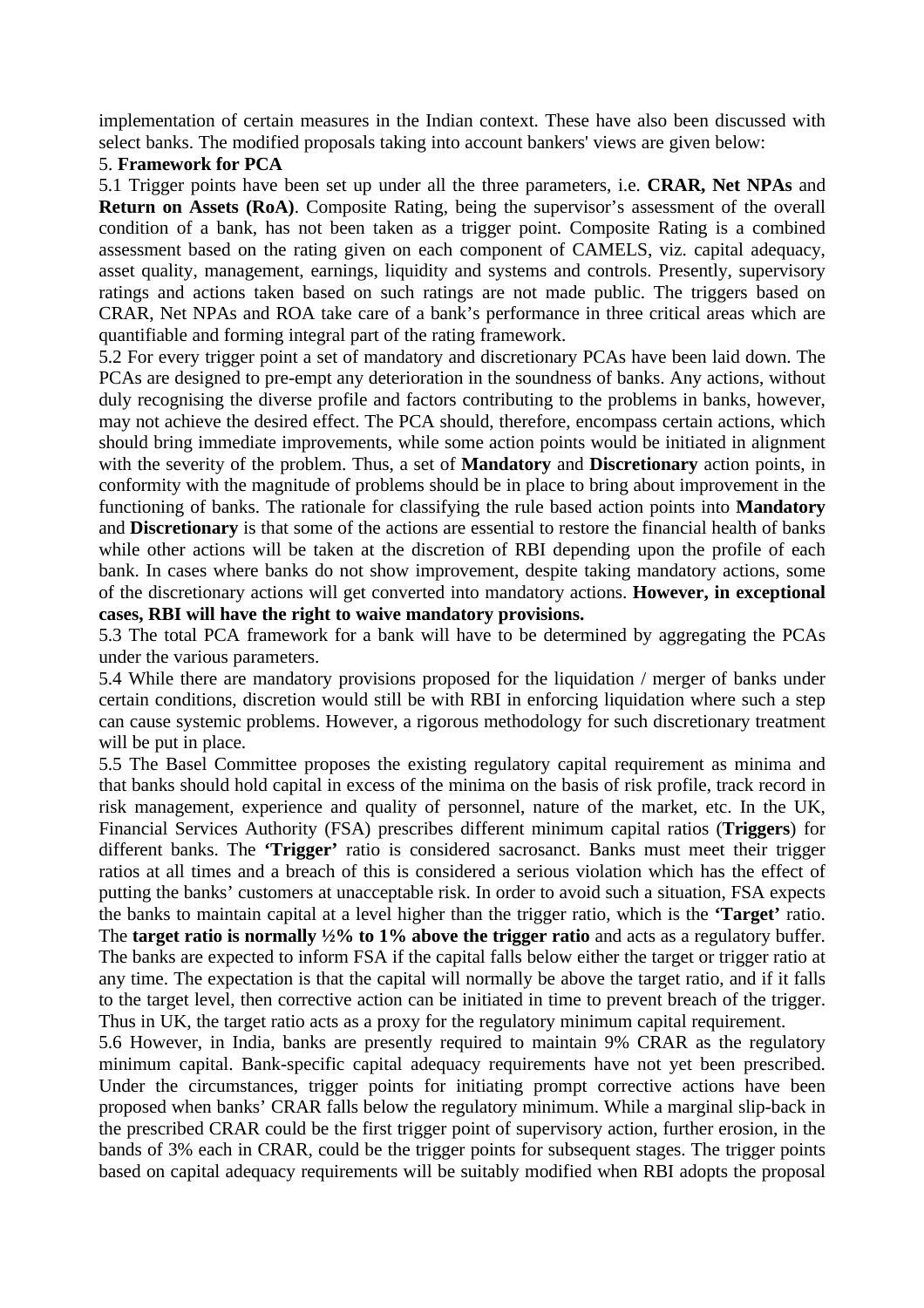of bank-specific varying CRAR, as articulated in the second pillar of the New Capital Adequacy Framework.

5.7 The trigger points for NPAs and ROA may have to be set afresh every third year depending upon the performance parameters of the banks.

#### 6. **Recommended Trigger Points**

6.1 **CRAR** Three trigger points have been proposed:

- **(i) CRAR less than 9%, but equal or more than 6%**
- **(ii) CRAR less than 6%, but equal or more than 3%**
- **(iii) CRAR less than 3%**

# 6.2 **NPAs**

6.2.1 As per the data in the Report on Trend and Progress of Banking in India (1998-99), nearly  $2/3<sup>rd</sup>$  of the public sector banks, old private sector banks and foreign banks had net NPAs of 10% or less whereas the new private sector banks had an average net NPAs of 4.1%. Thus, the 10% level could be the trigger level for PCA. This is an appropriate level considering the fact that 9% of NPA is the ceiling for granting autonomy to Public Sector Banks.

6.2.2 Two trigger points have been proposed as under:

## **(i) Net NPAs over 10% but less than 15%**

## **(ii) Net NPAs 15% and above**

### 6.3 **ROA**

6.3.1 Internationally 1% ROA is considered as a benchmark. However, the 1998-99 results of banks show a very sharp decline in ROA in all the four groups of banks as may be seen from the data given below :-

|                          | 1997-98     | 1998-99 |
|--------------------------|-------------|---------|
| Public Sector banks      | 0.77        | 0.42.   |
| Old Private Sector banks | 0.81        | 0.48    |
| New Private Sector banks | 1.55        | 1.03    |
| Foreign banks            | <u>በ 97</u> | 0.90    |

6.3.2 In view of such sharp variations in ROA, it is difficult to set a trigger ROA at a level close to the desirable level i.e. 1%. Keeping in view Indian reality, **a trigger point of below 0.25%** has been proposed.

## 7. **Mandatory and Discretionary Actions**

## 7.1 **Actions based on CRAR**

7.1.1 Capital to Risk-weighted Assets Ratio is one of the significant indicators of the financial soundness of banks. CRAR normally comes down either due to unrestricted growth in assets, especially risk-weighted assets without concomitant increase in capital or inadequate internal generation because of low earnings or high expenditure or poor asset quality resulting in heavy provisioning requirement. Such banks will have little cushion to absorb any shocks, triggered by credit / market risk or other external developments. Therefore, the mandatory and discretionary actions proposed are aimed at augmenting capital, restricting asset growth, especially riskweighted assets, enhancing the internal generation through cost containment, and moderating risks in operations. In more severe cases of capital shortfall, change in management or ownership may also have to be resorted to. Finally, in extreme cases, banks may have to be merged / liquidated if the capital adequacy does not improve from the threshold level of 3% within a reasonable time or if the management / promoters do not show any inclination to restore capital to the desired level. The underlying idea is that a bank which is hovering at a very critical level does not show any improvement despite reasonable opportunities ought to be closed down while it has some capital so as to minimise the cost to the insurance fund / public exchequer.

7.1.2 The mandatory and discretionary actions for the three zones are given below. These have been designed to increase in severity as the capital shortage becomes more critical.

**CRAR less than 9%, but equal or more than 6%**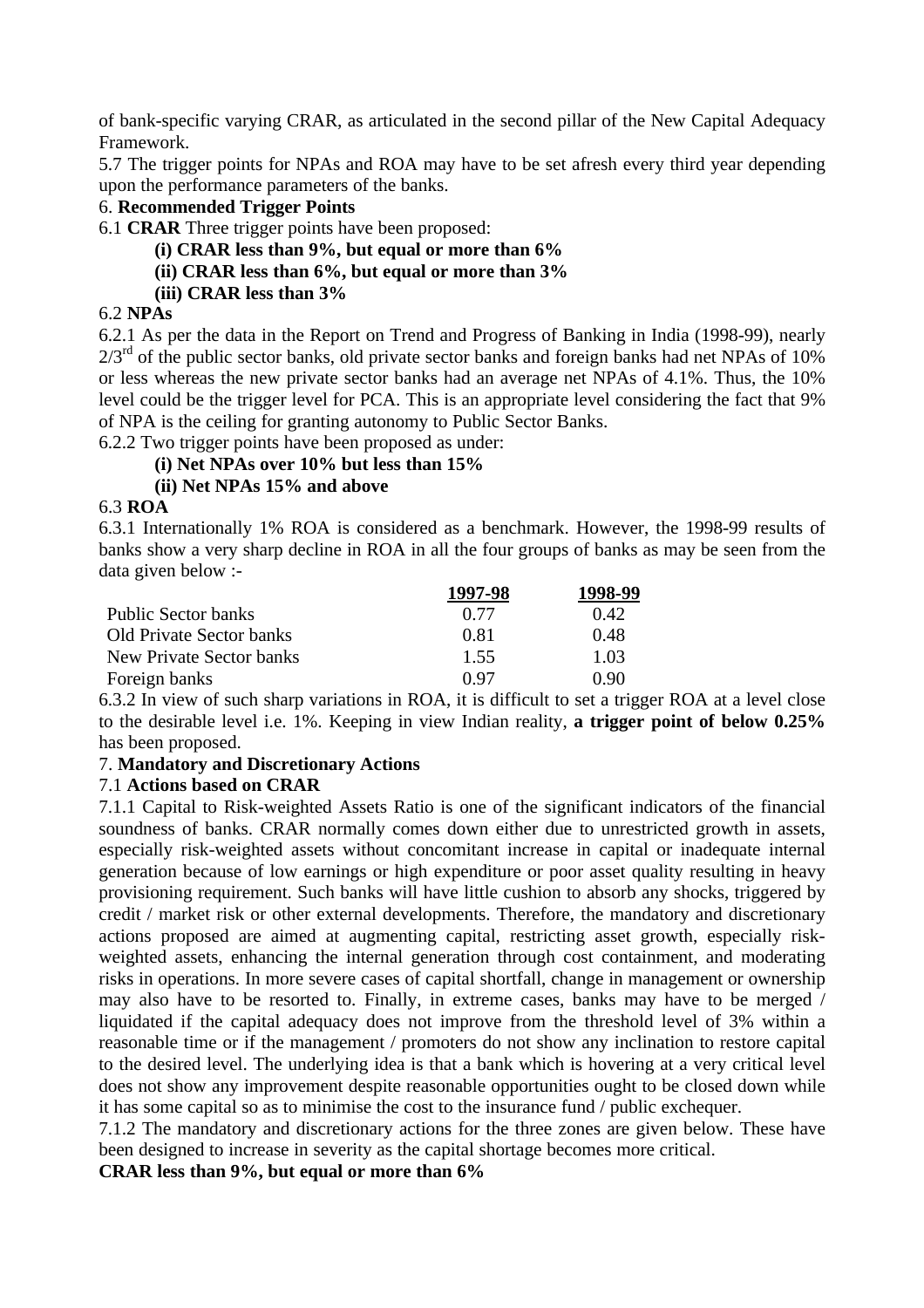7.1.3 The situation implies that the bank fails to comply with the minimum regulatory CRAR of 9%, which exhibits its inability to absorb future shocks. The poor capital base is exacerbated by low earnings, heavy provisioning requirements due to high level of NPAs, high intermediation costs, asset-liability mismatches and bank's strong appetite for risky assets. It also exhibits bank's inability to access the capital market. In such cases, the bank is not in a position to gainfully expand its asset base for improving profitability. The bank's flexibility to operate in inter bank and overseas markets would be severely restricted, forcing the bank to adopt narrow banking.

# 7.1.4 **Mandatory Actions**

- Submission and implementation of capital restoration plan
- Restriction on expansion of risk-weighted assets
- Prior approval of RBI for new branches and lines of business
- Paying off costly deposits and CDs
- Reduce / suspend dividend

## 7.1.5 **Discretionary Actions**

- Order recapitalisation
- Reduce stake in subsidiaries
- Shedding of risky business
- Cap on deposit interest rates
- Restriction on borrowings from inter bank market
- Revise credit / investment strategy and controls

### **CRAR less than 6%, but equal or more than 3%**

7.1.6 It showed further deterioration in capital base due to combination of factors, such as continuous losses, heavy provisioning requirements due to precarious asset quality, failure to adjust risk-weighted assets due to illiquidity, promoters' inability to bring in additional capital, etc. indicating higher possibility of bank failure.

#### 7.1.7 **Mandatory Actions**

- Same as for category (7.1.4) above
- Discussion with the bank's Board on corrective plan of action
- Order recapitalisation
- Reduce overseas presence / stake in subsidiaries
- Cap on deposit interest rates
- Revise credit / investment strategy and controls
- Bring in consultants for business / organisational restructuring
- Bring in new Management/Board
- Reduce advances / capital expenditure / overheads
- 7.1.8 **Discretionary Actions**
	- Change of promoters / change in ownership
	- Wage freeze/VRS
	- Merger / liquidation if the bank fails to submit / implement recapitalisation plan or fails to recapitalise pursuant to order, within such period as RBI may stipulate.

#### **CRAR less than 3%**

7.1.9 This indicates all-round deterioration in capital adequacy, which may have arisen out of very poor asset quality and earnings of the bank. It also shows the inability of the existing management to infuse fresh capital, which point to the fact that induction of new management with adequate resources is the only solution to restore the position. Given the asset quality problem and poor earnings, the possibility of a quick turnaround is ruled out. Immediate injection of capital is only alternative to avert the failure.

#### 7.1.10 **Mandatory Actions**

• Same as for category (7.1.7) above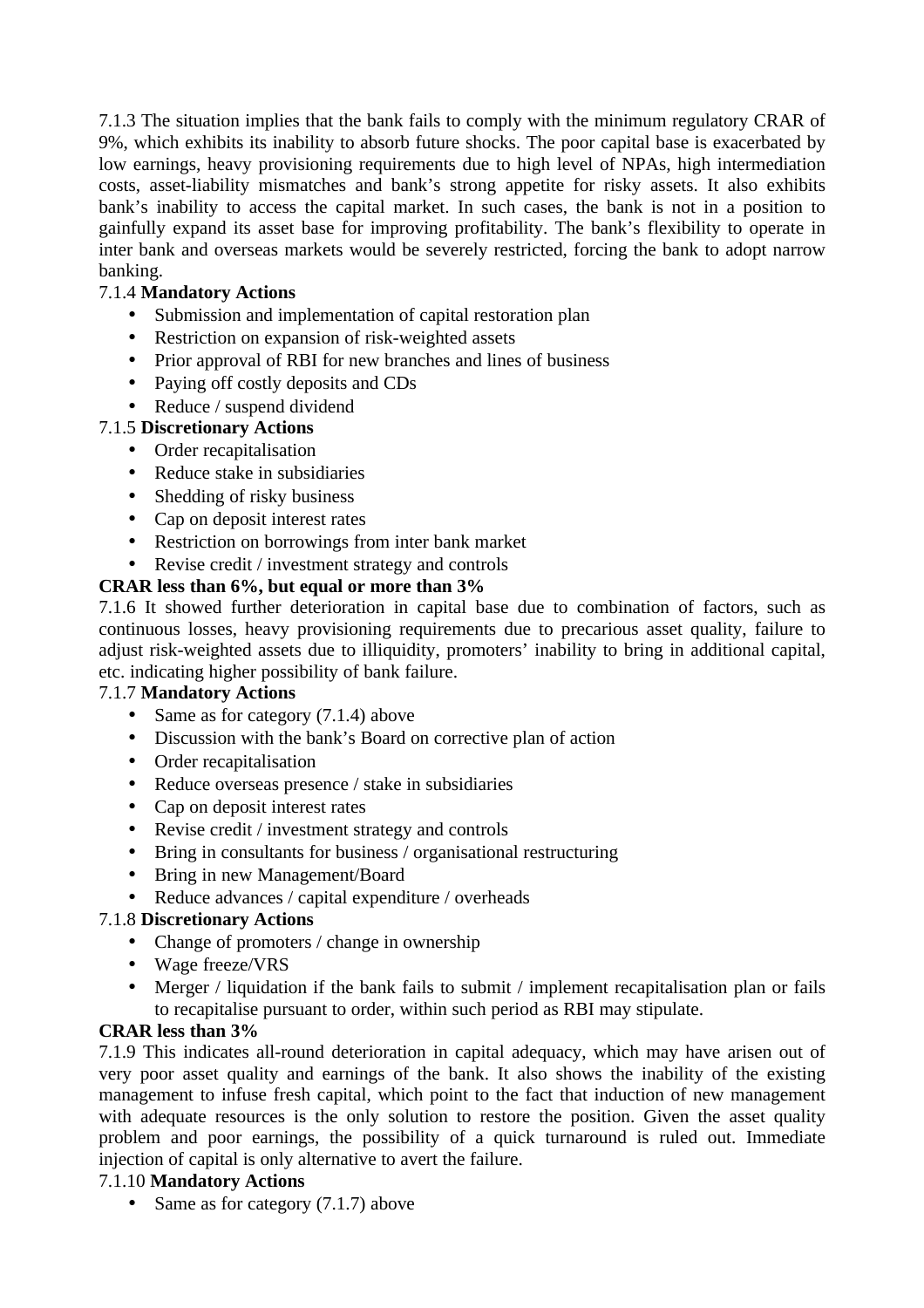- Wage freeze / VRS
- Appointment of Observers to monitor the functioning of the bank
- Merger / liquidation if the bank's CRAR does not improve beyond 3% within one year or within such extended period as granted by RBI

# 7.2 **Actions based on Net NPAs**

7.2.1 Poor asset quality is due to deficiencies in credit administration, i.e. sub-standard credit appraisal, follow-up and recovery of loan assets and weaknesses in credit risk management. Lack of adequate income inhibits the banks from making provisions as per regulatory requirements. As such, to reduce the net NPAs, the steps needed are: a clear cut loan as well as recovery policy, drive for recovery of NPAs, upgradation of skills, revamping of credit administration and risk management systems and entertaining only high quality proposals. A sound Loan Review Mechanism needs to be in place to protect the quality of loan portfolio. Expanding avenues to generate fee- based income and measures for containment of costs would also be desirable to ensure that banks make adequate provisions.

7.2.2 The set of mandatory and discretionary actions for the two zones are as under:

## **Net NPAs over 10% but less than 15%**

7.2.3 Net NPAs in excess of 10% clearly demonstrates the poor asset quality of banks, which will have serious implications not only for current earnings but also its future income. Such banks' charge on Net Interest Income for loan loss provisioning / write off will be substantial. Further, the situation may also lead to serious provisioning implications in future due to migration of such NPAs into higher categories. The huge stock of NPAs forces the banks place their entire credit administration machinery in dealing with problem loans with little time for follow-up of other assets. This may also prevent the bank from undertaking profitable loan business. In a few cases, banks may be tempted to take on risky loans for generating more income, leading to adverse selection. High NPAs will also restrict the banks' flexibility in assuming interest rate and exchange rate risks, even under favourable environment. The coverage ratio of such banks will be at a very unsustainable level.

## 7.2.4 **Mandatory Actions**

- Special drive to reduce the stock of NPAs and contain generation of fresh NPAs
- Review loan policy
- Upgrade credit appraisal skills and systems
- Strengthen follow-up of advances including loan review mechanism for large loans
- Effective follow-up of suit filed / decreed debts
- Put in place proper credit risk management polices / process / procedures/ prudential limits
- Reduce loan concentration individual, group, sector, industry, etc.
- Restriction on loan portfolio growth

## 7.2.5 **Discretionary Actions**

- Prior approval of RBI for branch expansion / undertaking new lines of business.
- Reduce overseas presence
- Reduce /suspend dividends
- Engagement of consultants to revamp credit administration
- Reduce stake in subsidiaries

#### **Net NPAs 15% and above**

7.2.6 It shows structural weaknesses in loan policy / administration and inability of banks to adequately provide for loan impairment. Also, such banks have little or no scope or inclination to provide for more than the regulatory provisioning requirements. It could be possible that the substandard assets constitute a significant portion of the NPAs. In such an event, the bank may have to face the situation of making higher provisioning requirements in future due to migration of sub-standard advances to lower categories. Such banks will have limited flexibility in absorbing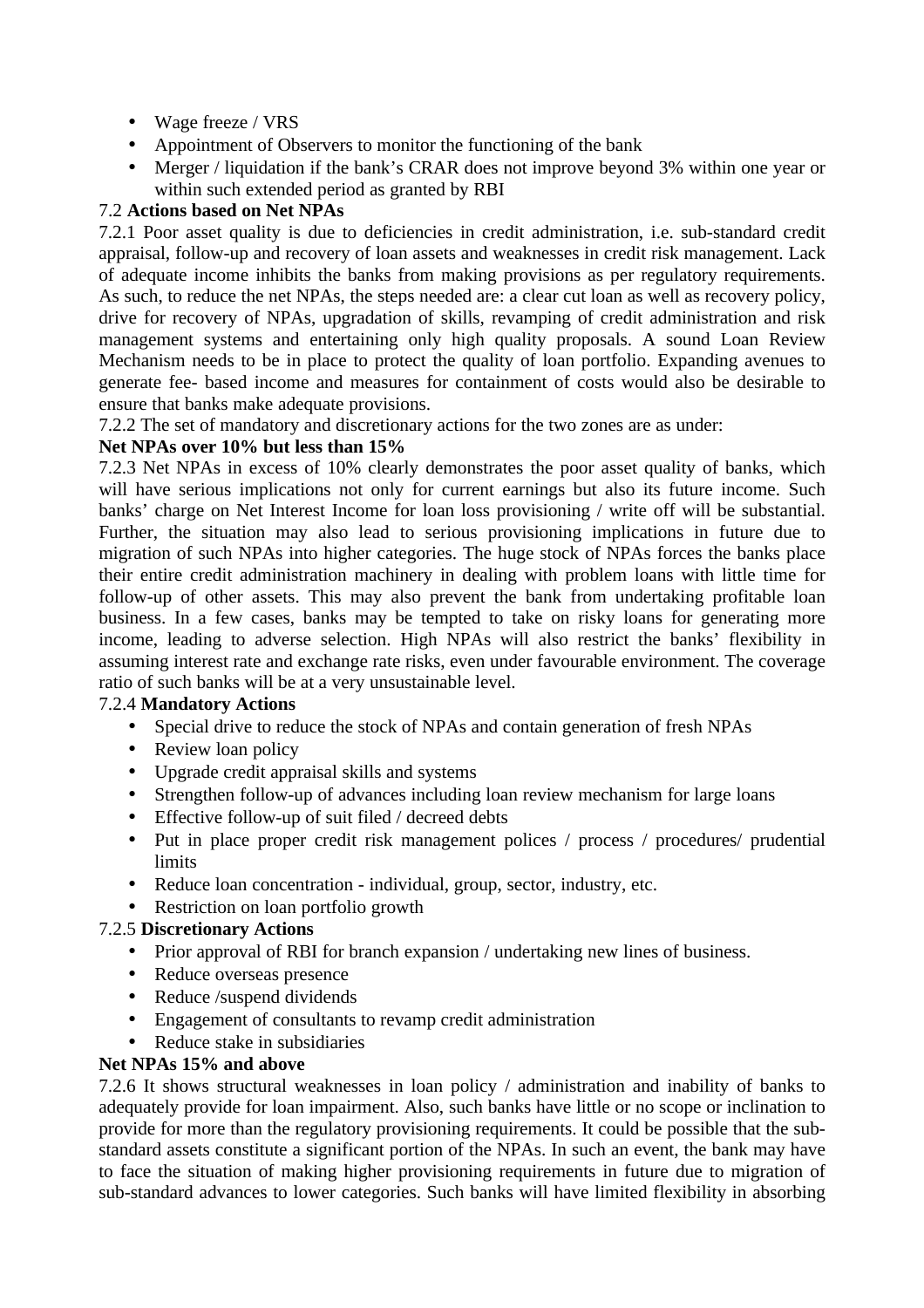future shocks and undertaking profitable business. The earning potential is severely restricted, with limited scope for internal generation of capital. In pursuit for higher income, such banks could be assuming low quality assets, which may lead to adverse selection.

# 7.2.7 **Mandatory Actions**

- Same as for category (7.2.4) above
- Discussion with bank's Board on corrective plan of action
- Prior approval of RBI required for branch expansion / undertaking new line of business
- Reduce overseas presence
- Reduce / suspend dividends
- Engagement of Consultants to revamp credit risk management process
- Reduce stake in subsidiaries

# 7.3 **Action based on Return on Assets (ROA)**

7.3.1 Return on Assets is one of the important indictors of the overall efficiency of banks. ROA comes down due to various factors such as high non performing assets, low fee- based income, high intermediation costs due to overstaffing, etc. Proposed actions aim at improving the income and containing expenses, reduction of high cost deposits, possible reduction in high level of provisioning / write off and tapping of avenues to increase fee based income.

### **ROA less than 0.25%**

7.3.2 ROA at less than 0.25% indicates abysmal productivity of assets. The lower ROA may also be due to unsustainable level of NPAs, high cost-income ratio due to heavy non-operating expenditure including staff expenditure and inability of the bank to tap off-balance sheet business opportunities. It could be possible that the bank suffered losses on account of interest rate and currency mismatches. Imprudent pricing of assets and liabilities without reckoning cost yield relationship also leads to lower ROA. Raising the ROA requires restructuring of assetliability profile, scientific pricing, undertaking fee-based activities, control over non-operating expenditure and reduction of NPAs to contain provisioning level within reasonable range.

## 7.3.3 **Mandatory Actions**

- Pay off costly deposits and CDs
- Mobilise low cost deposits
- Increase fee based income
- Contain administrative expenses
- Special drive to reduce the stock of NPAs and contain generation of fresh NPAs
- Prior approval of RBI required for opening new branches / starting new lines of business
- Staff expansion / filling up of vacancies only with prior approval of RBI except recruitment of specialists
- Capital expenditure only for technological upgradation and for day-to-day operations within Board approved limits
- Reduce / suspend dividends
- Restriction on borrowings in inter bank market
- 7.3.4 **Discretionary Actions**
	- Cap on deposit interest rates
	- Wage freeze / VRS

## 8. **Institutional Mechanism**

The published balance sheets, off-site returns and on-site inspection reports may be the primary sources for identifying the banks which could be placed under the PCA framework. If a bank's performance under any of the four broad parameters has crossed the trigger point, permission of the Board for Financial Supervision (BFS) will be taken for placing any bank under corrective action programme. Such permission will also include specific mandatory action and those of discretionary actions, which in the opinion of BFS, may be applied to the bank.

## 9. **Legal Protection to Supervisors**